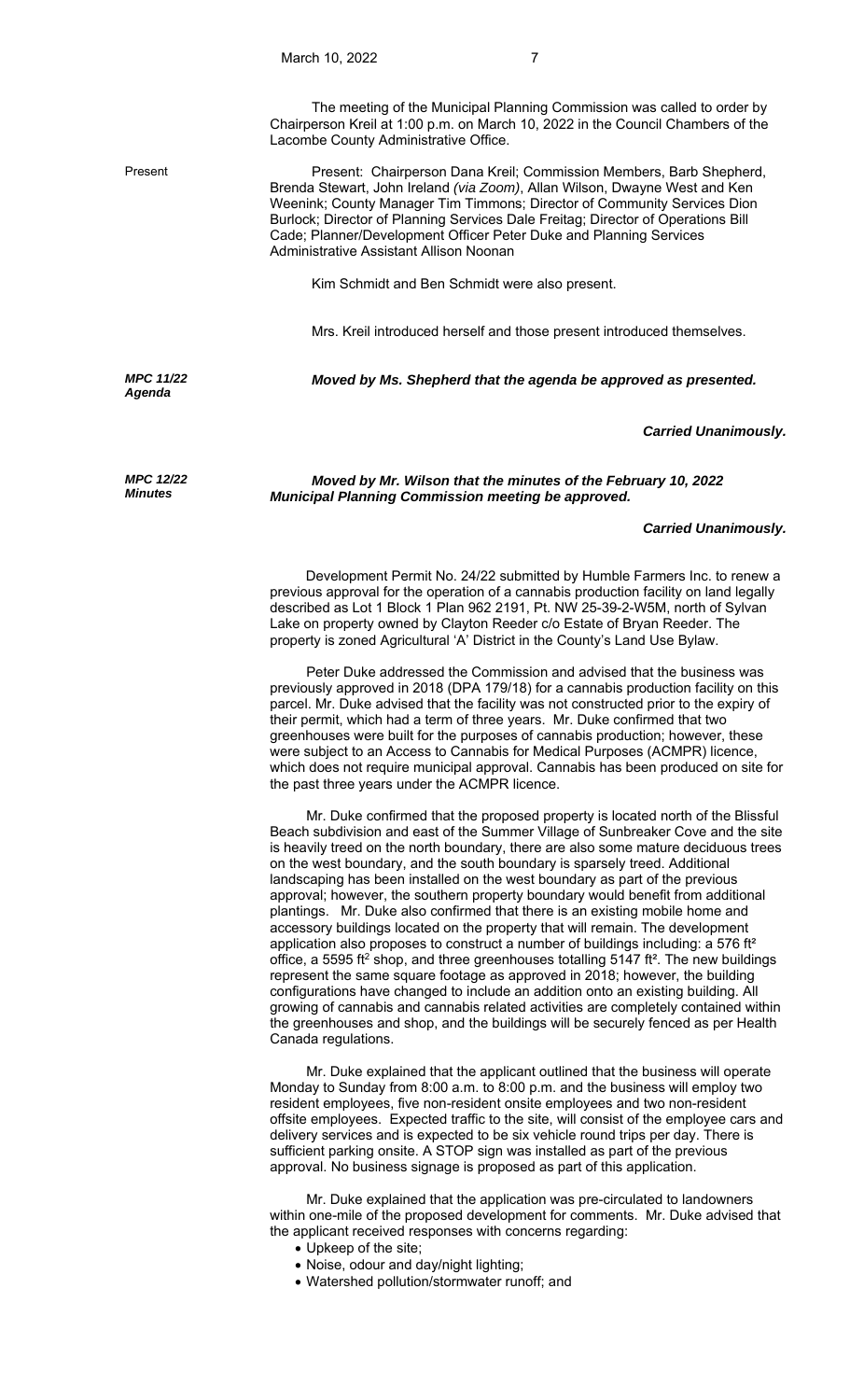## • Security.

 Mr. Duke confirmed that the application was also pre-circulated to Lacombe County's Operation's Department and the County's Fire Chief for comments. The Operation's Department advised that the applicant will be responsible for dust control from the property's access north on Range Road 2-1 to Rainy Creek Road and the County's Fire Chief outlined a number of requirements including submission of a Fire Safety Plan, compliance with the Alberta Fire Code and a required inspection upon final construction.

Mr. Duke confirmed that the subject site is heavily treed; however, some additional landscaping on the southern property boundary would help to provide adequate screening. Furthermore, the proposed buildings and elevation drawings submitted with the application are set back from Range Road 2-1 and are agricultural in nature. Mr. Duke reported that traffic to the site is minimal and would not have an adverse impact on the surrounding infrastructure or neighbours. The applicants will provide dust control in front of any residence who requests it north of the production facility to mitigate any potential negative impact and there is adequate parking on site to accommodate the proposed employees.

Mr. Duke confirmed that the production facility is relatively small in size and cannabis has been produced in two greenhouses under an ACMPR licence for the last three years; which does not require municipal approval. Mr. Duke advised that there have been no further complaints during the last three-year period and as such, the applicant has requested that the County consider a five year term with an annual review remaining as a condition of approval. Mr. Duke advised that Staff feel that a three year term is appropriate in this case as the applicant has not constructed or operated the facility, which is larger in scale and scope than the ACMPR operation.

Mr. Duke advised that the applicants intend to use blackout curtains on the greenhouses to negate light pollution at night and a holding pond is on site to handle stormwater. Cleanup of the site is being undertaken which is intended to be completed this spring. Smells are to be addressed through the installation of a filtration system on the new structures. Through the application of conditions of approval, staff consider that the renewal of this application for a cannabis production facility is a suitable and appropriate use of the lands; therefore, Mr. Duke recommended approval of the application with conditions.

 Kim Schmidt and Ben Schmidt addressed the Commission and advised that they have secured ownership of the property and confirmed that site cleanup has begun and they are prepared to enter into a Development Agreement with the County to plant additional landscaping on the south boundary to mitigate concerns from the neighbours. Ben Schmidt confirmed that he would reside on the property and intends to plant fruit trees and utilize the existing buildings for the business. A discussion was held regarding the request to the Commission to consider a longer term of approval.

*MPC 13/22 DPA 24/22 Humble Farmers Inc. 962 2191;1;1 Pt. NW 25-39-2-W5M* 

*Moved by Mr. West that the Municipal Planning Commission approve Development Permit Application No. 24/22 submitted by Humble Farmers Inc. to renew a previous approval for the operation of a cannabis production facility on land legally described as Lot 1 Block 1 Plan 962 2191, Pt. NW 25-39- 2-W5M, north of Sylvan Lake on property owned by Clayton Reeder c/o Estate of Bryan Reeder, subject to the following conditions:* 

- *1. term of the development permit shall be three (3) years;*
- *2. this approval shall be subject to an annual review by the Development Officer. Failure to comply with the conditions of the development permit may result in the permit being suspended or revoked;*
- *3. prior to occupancy of the building for use as a cannabis production facility, the applicant/operator shall provide to the satisfaction of the County confirmation of application for, and compliance with the requisite federal license;*
- *4. cannabis production facility shall at all times comply with federal and provincial legislation and regulations, failure to do so will result in the immediate termination of this development approval;*
- *5. prior to occupancy of the building for use as a cannabis production facility, a fire safety plan to be submitted to the satisfaction of the County's Fire Chief;*
- *6. prior to occupancy of the building, applicants to arrange for the County's Fire Chief to carry out an inspection of the premises to ensure compliance with the Alberta Fire Code (AFC). Please note, that periodic inspections may occur through your development permit approval term;*
- *7. prior to the issuance of a development permit, the site is to be cleaned up*